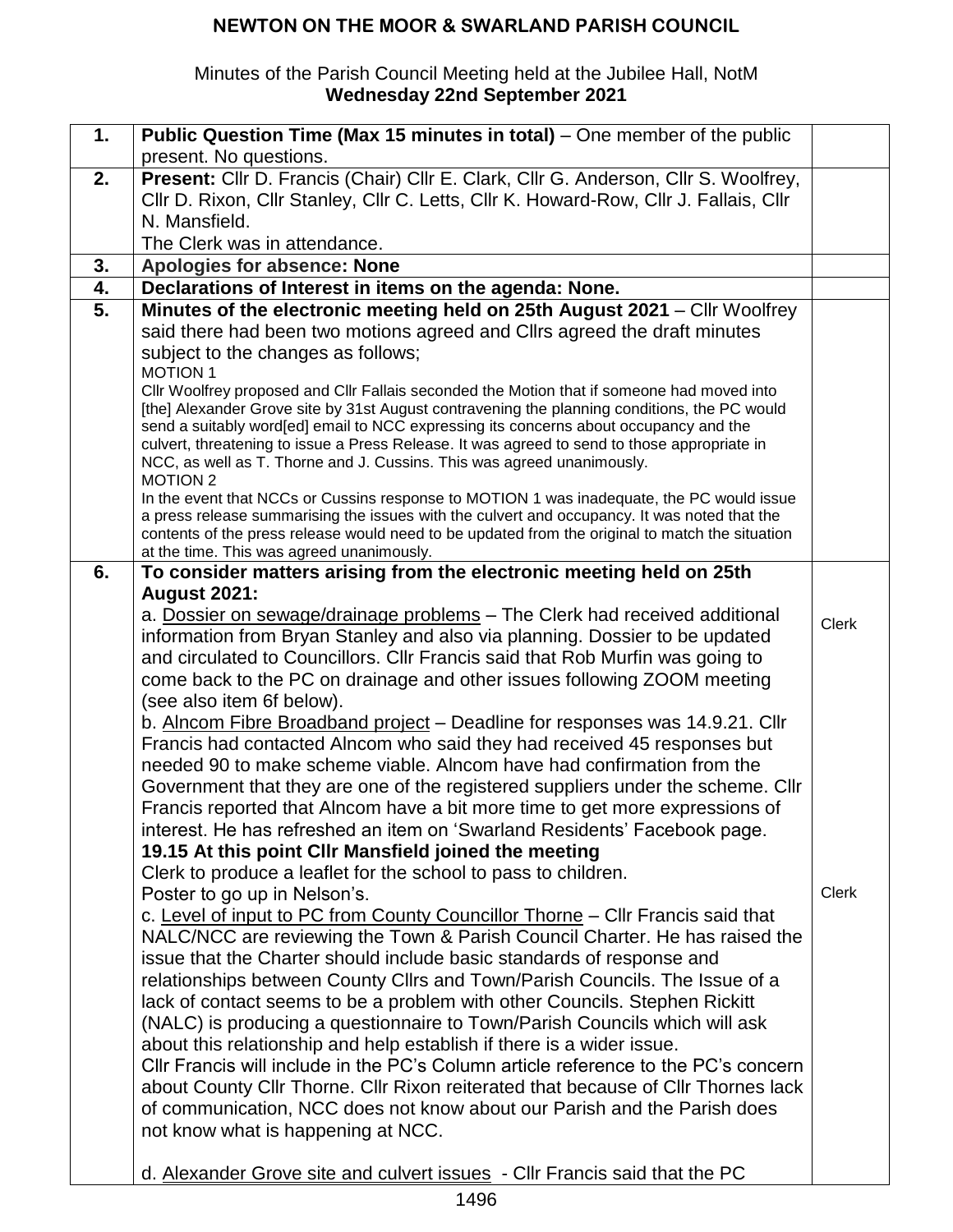|    | needed to make comment quickly about the outstanding DISCON applications                                                                                        |              |
|----|-----------------------------------------------------------------------------------------------------------------------------------------------------------------|--------------|
|    | that had just be brought to the PC's attention so he would draft a single                                                                                       |              |
|    | response and all 5 of the applications. To date the Parish Council has not had                                                                                  |              |
|    | any response to Cussins. Cllr Woolfrey suggested sending a letter to the new                                                                                    |              |
|    | residents to Alexander Grove including the information that had been sent to                                                                                    |              |
|    | Cussins & advise Cussins the PC was doing this. Cllr Francis said he had                                                                                        |              |
|    | already sent the information to one resident. This was agreed.                                                                                                  |              |
|    | Clerk to contact Cussins to ask for his response following the PC's letter and                                                                                  |              |
|    | technical information & to advise of the PC sending the same info to residents.                                                                                 |              |
|    | e. External Auditor query about Part 3 AGAR PC Accounts - The Clerk advised                                                                                     | <b>Clerk</b> |
|    | that the final certification had now been received. No further actions required                                                                                 |              |
|    | beyond displaying copy of amended AGAR and Notice of Conclusion of Audit                                                                                        |              |
|    | on PC website (done) and noticeboards by 30th September.                                                                                                        | <b>Clerk</b> |
|    | f. Meeting & training session with NCC Director of Planning & Highways14th                                                                                      |              |
|    | Sept 2021 - ZOOM meeting had gone well and RM seemed to have been                                                                                               |              |
|    | responsive to the PC's planning and highways concerns. He had encouraged                                                                                        |              |
|    | the PC to resubmit repair of the estate roads in Swarland as one of its LTP                                                                                     |              |
|    | priorities. The Local Plan is due to be adopted in the next few months but is<br>currently not carrying much weight so until it is in place PC's need to argue  |              |
|    | plans on all the issues. Cllr Rixon spoke in support of NP's to protect sites                                                                                   |              |
|    | outside settlement boundaries. Cllr Francis said that probably the only exception                                                                               |              |
|    | to building outside a village boundary would be for social housing.                                                                                             |              |
|    | Affordable housing was flagged up by the PC as it felt that it had been 'sold                                                                                   |              |
|    | short' by NCC. RM took note of the PC's concerns and has promised to provide                                                                                    |              |
|    | a written response although this had not yet been received.                                                                                                     |              |
|    | g. Traffic Calming measures around Swarland School - An amended copy of                                                                                         |              |
|    | the proposed scheme had earlier been circulated. The lights will only flash                                                                                     |              |
|    | during school opening times. Cllr Francis asked for a written description to be                                                                                 |              |
|    | issued along with the plans to clarify what was being proposed. Clerk to advise                                                                                 |              |
|    | NCC.                                                                                                                                                            |              |
| 7. | <b>Requested agenda items</b>                                                                                                                                   |              |
|    | a. Vyner Park Update - Cllr Woolfrey said the refurbished facilities are being                                                                                  |              |
|    | well used and donations are coming in. A football team is playing regular                                                                                       |              |
|    | matches on the pitch. Walking netball and bowl are still going. David Blackshaw                                                                                 |              |
|    | kindly arranged the cutting of the east field for which VP was very grateful. The                                                                               |              |
|    | floodlights on the MUGA and tennis courts have been checked and are now                                                                                         |              |
|    | being used. One needs replacement. A maintenance programme has started.                                                                                         |              |
|    | VP was highly commended in the NCC LOVE Northumberland Awards 2021                                                                                              |              |
|    | and representatives went to the Alnwick Garden to receive the certificate and a                                                                                 |              |
|    | £50.00 cheque from the Duchess. It has been decided not to hold the bonfire                                                                                     |              |
|    | night event this year due to the uncertainty on turnout. It is hoped to hold a                                                                                  |              |
|    | larger or longer event in 2022.                                                                                                                                 |              |
|    | b. NCC Local Transport Plan - Suggestions from residents and three PC                                                                                           |              |
|    | priorities to be discussed and agreed. The PC discussed the possible                                                                                            |              |
|    | introduction of a 20mph limit through Swarland village. It was agreed that the                                                                                  | <b>Clerk</b> |
|    | Clerk would contact NCC's Rob Murfin to enquire whether NCC have a policy                                                                                       |              |
|    | on introducing 20mph zones. Cllr Francis spoke about need for footpath along                                                                                    |              |
|    | Leamington Lane. It was agreed that Cllr Francis would go through the three<br>priorities submitted in 2020, check against the criteria NCC use to decide them, | Cllr         |
|    | strengthen and resubmit them.                                                                                                                                   | Francis      |
|    | c. Parish Plan review - Consideration of a scoping document previously                                                                                          |              |
|    | circulated. Cllr Francis suggested there was a lot of merit in refreshing the old                                                                               |              |
|    |                                                                                                                                                                 |              |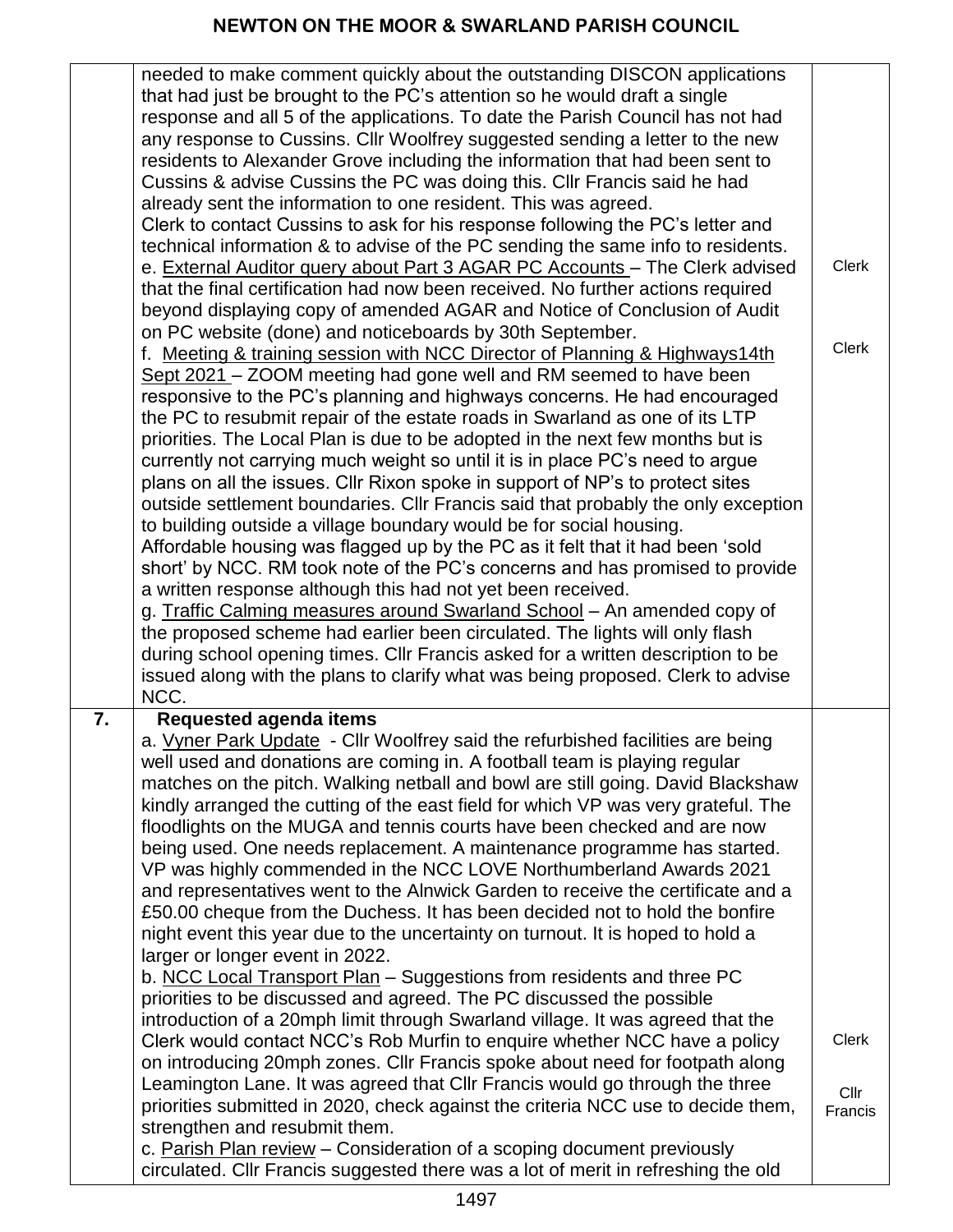| plan. Cllr Letts suggested including information on the role of the PC. Cllrs were                                                                                           |              |
|------------------------------------------------------------------------------------------------------------------------------------------------------------------------------|--------------|
| supportive of going ahead with a review. The scoping document to be made                                                                                                     |              |
| available on the PC website and 'Swarland Residents' Facebook page. Cllr                                                                                                     |              |
| Letts said it was disappointing that there still didn't seem to be anything for                                                                                              |              |
| teenagers in the Parish. Clerk to try to obtain recent demographic date for                                                                                                  | <b>Clerk</b> |
| inclusion. It was agreed to get general feedback on the scoping document and                                                                                                 |              |
| possibly follow up with a household questionnaire. See also 7f below.                                                                                                        |              |
| d. Parish Council Planning consultation process - for discussion and decision                                                                                                |              |
| on way forward. Cllr Clark had circulated a draft. Cllr Woolfrey suggested a                                                                                                 |              |
| separate process for dealing with applications quickly if needed. Clerk to ask                                                                                               |              |
| NCC Planning how long they allow for consultation on DISCON (Discharge of                                                                                                    | <b>Clerk</b> |
| Conditions) and other types of applications.                                                                                                                                 |              |
| Subject to NCC's response, the document may need to be in 2 parts. The Clerk                                                                                                 |              |
| said that the PC had agreed some time ago that if oral representation were to                                                                                                |              |
| be made at NCC planning meetings, the content of the representation was to be                                                                                                |              |
| agreed beforehand.                                                                                                                                                           |              |
| Cllr Clark suggested the possibility of a lead Cllr being appointed for major or                                                                                             |              |
| sensitive applications to do regular checks on the planning portal etc.                                                                                                      |              |
| The Clerk said that automatic alerts can be set up on NCC's planning portal in                                                                                               | Cllr         |
| case of any changes. Cllr Clark will pull together the second draft of the                                                                                                   | Clark        |
| procedure.                                                                                                                                                                   |              |
| e. Motions proposed by Cllr Woolfrey - for discussion and decision;                                                                                                          |              |
| I. The Parish Council accepts that proposals can be submitted by email by any one<br>Councillor to all Councillors and then voted on by all members of the PC using email,   |              |
| as if we were at an actual face to face meeting. In the event of amendment to the                                                                                            |              |
| motion then a final amended motion would need to be resubmitted to all Councillors                                                                                           |              |
| for approval by email. It will be the responsibility of the Councillor who made the                                                                                          |              |
| initial proposal to pursue and manage the process, unless otherwise agreed with the<br>Clerk. Any letters, correspondence etc that need to be carried out/issued as a result |              |
| of a motion being approved will as usual be actioned by the Clerk.                                                                                                           |              |
| This was covered by the discussion on the planning consultation process in 7d.                                                                                               |              |
| above.                                                                                                                                                                       |              |
| II. In the event of the Clerk being unavailable, any work normally carried out by the Clerk                                                                                  |              |
| should be shared by the Committee. Where there is dispute on who does or leads<br>the work then it should be allocated by majority once a proposal is made by email or       |              |
| face to face by a Councillor.                                                                                                                                                |              |
| This situation is covered by the PC's risk assessment and reviewed annually. If                                                                                              |              |
| the Clerk is not available, her duties pass to the Chair. It was agreed that a copy                                                                                          |              |
| of the current PC risk assessment would be sent to Clirs and that changes can                                                                                                |              |
| be made to the procedure if needed.                                                                                                                                          |              |
| III. The Chairman must facilitate all voting proposals whether by email or face to face and                                                                                  |              |
| must not attempt to veto, delay or inhibit the progress of any voting procedure unless<br>the motion is in violation of the laws of the land.                                |              |
| CIIr Woolfrey asked for this item to be left for the time being.                                                                                                             | <b>Clerk</b> |
| f. Climate Emergency Declarations - Consultation from NCC for response by                                                                                                    |              |
| 15th October 2021. Councillors discussed the questions posed by NCC and                                                                                                      |              |
| were supportive of trying to tackle climate change initially by finding out what                                                                                             |              |
| more support and information could be provided by NCC. Climate change                                                                                                        |              |
| issues could be included in the refreshed Parish Plan such as access to bus                                                                                                  |              |
| stops, domestic car charging points, use of solar panels and insulation. Clerk to                                                                                            | <b>Clerk</b> |
| send response.                                                                                                                                                               |              |
| g. Remembrance Sunday 14th November 2021 - Purchase of wreaths and                                                                                                           |              |
| arrangements for discussion and agreement. Purchase agreed for 2 wreaths.                                                                                                    | <b>Clerk</b> |
| Clerk to contact Rev. Helen O'Sullivan about arrangements.                                                                                                                   |              |
|                                                                                                                                                                              |              |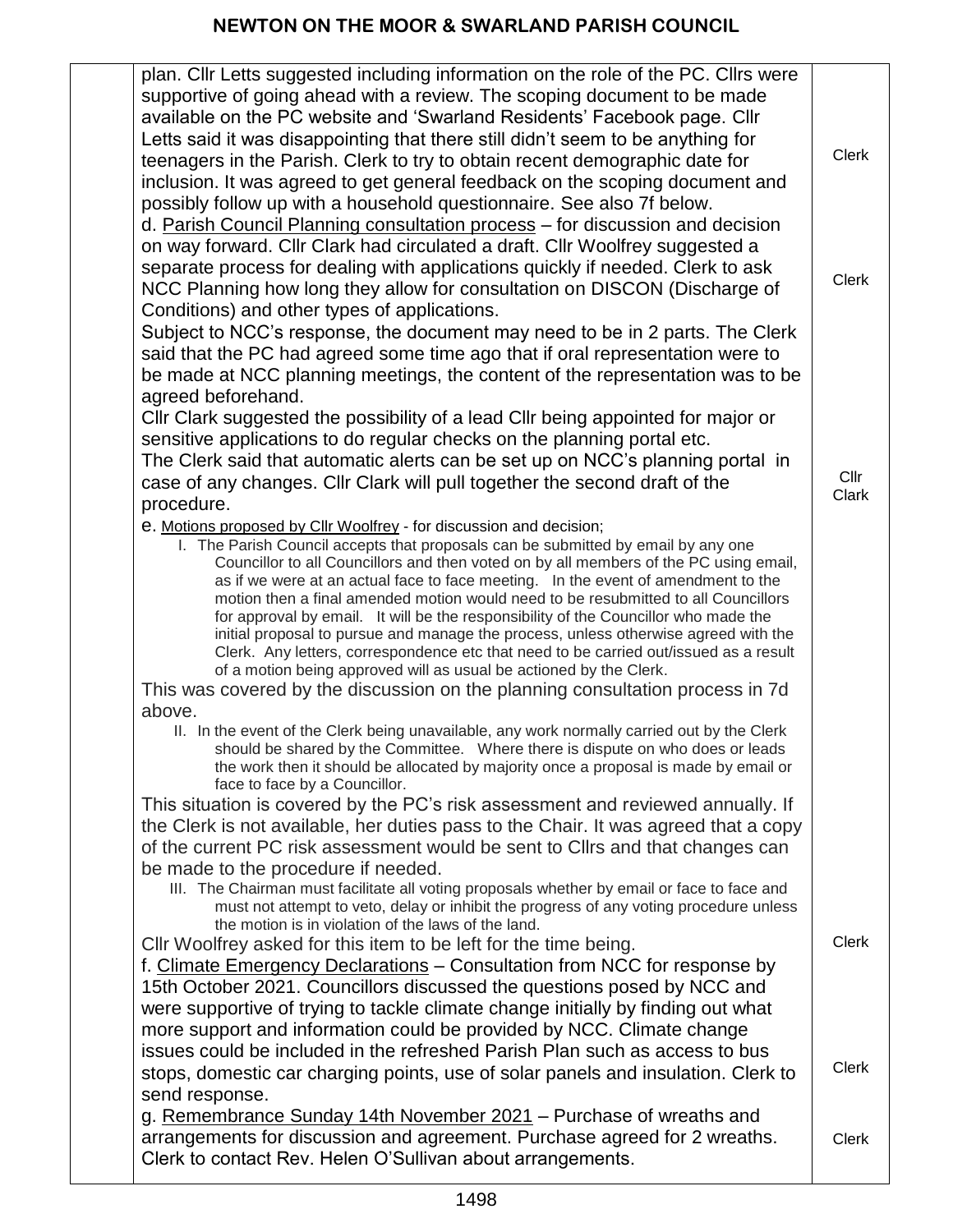|     | h. NCC Draft Planning validation checklist consultation until 8th October 2021 -<br>The lengthy document was briefly discussed. Details previously circulated. Clerk | <b>Clerk</b>  |
|-----|----------------------------------------------------------------------------------------------------------------------------------------------------------------------|---------------|
|     | to send response thanking NCC for invitation to comment.<br>i. Preparing PC Budget 22/23 - For discussion and decision on way forward.                               |               |
|     | CIIr Francis will include this in item for the October Column inviting residents to                                                                                  | Cllr          |
|     | come up with ideas for the PC's 2022/23 budget before the November meeting.                                                                                          | Francis       |
|     | The Finance sub group to meet to look at this years budget and next years plan.                                                                                      |               |
| 8.  | 7. Report by County Councillor and meetings attended by Councillors                                                                                                  |               |
|     | a. Meeting with Harrisons 16th September 2021 re: 19/01687/FUL - Change of<br>use of land for the siting of up to 60 static caravans - Cllr Stanley and the Clerk    |               |
|     | had attended the meeting to help facilitate discussions between Harrisons and                                                                                        | <b>Clerk</b>  |
|     | residents. Residents had produced a range of comments and questions for                                                                                              |               |
|     | Harrisons. The Clerk took full notes and will circulate these asap. Residents had                                                                                    |               |
|     | concerns about the apparent current business plan of Harrisons which was now                                                                                         |               |
|     | permitting short term lets. Mr Harrison said that they were concerned about this                                                                                     |               |
|     | and were gradually moving back to holiday lets only. Mr Harrison said due to                                                                                         |               |
|     | financial pressures the underused range site had to given an alternative use,<br>and he asked what residents would like to see there such as housing or 42 Park      |               |
|     | Homes for over 50's.                                                                                                                                                 |               |
|     | b. NCC Council Meeting 1st September 2021 - Cllr Rixon had attended the                                                                                              |               |
|     | meeting. The forthcoming Queens Jubilee was discussed. Any ideas/road                                                                                                |               |
|     | closure requests have to be funnelled through PC's so individuals don't make                                                                                         |               |
|     | applications to NCC.                                                                                                                                                 |               |
|     | 9.15 At this point of the meeting CIIr Stanley reminded the Chairman of the<br>need to suspend standing orders to allow the meeting to continue. This                |               |
|     | was agreed.                                                                                                                                                          |               |
|     | c. Transport North East Stakeholder Forum 13th September - Cllr Letts had                                                                                            |               |
|     | attended. The Government has provided funding to rapidly improve bus                                                                                                 |               |
|     | services and to make buses available to everyone. Funding has been received                                                                                          | Cllr<br>Letts |
|     | in the NE and more is being applied for. Possibilities under discussion are                                                                                          |               |
|     | express bus routes, park and ride, feeder buses, walking routes and on demand<br>services such as 'Tees Flex' where you book yourself a bus. A bus service           |               |
|     | improvement plan has to be submitted by 30th October. More meetings are to                                                                                           |               |
|     | be arranged. Cllr Letts will circulate meeting notes.                                                                                                                |               |
|     | d. Swarland Primary School Governors meeting 20th September - Cllr Letts                                                                                             |               |
|     | had attended. The meeting had mainly been an update on what had happened                                                                                             |               |
|     | over the past 18 months. The heat pump installation– upon which the pc had                                                                                           |               |
|     | been consulted over planning conditions - had been problematicial and<br>disruptive.                                                                                 |               |
| 9.  | <b>Finance</b>                                                                                                                                                       |               |
|     | a. Clerk's salary £395.50                                                                                                                                            |               |
|     | Payment to HM Revenues & Customs PAYE<br>£79.00<br>Payment to Clerk = £395.5 plus expenses £15.62 - £79.00 =<br>£332.12                                              |               |
|     |                                                                                                                                                                      |               |
|     | Other receipts and payments:<br>$\mathbf b$ .                                                                                                                        |               |
|     | i)Receipts: NCC precept (second half)<br>£11,350.00                                                                                                                  |               |
|     | ii) Payments: PKF Littlejohn LLP (PC external audit)<br>£240.00 inc VAT                                                                                              |               |
|     | Account balance as at 16th September 2021: £36,802.15<br>С.                                                                                                          |               |
| 10. | All the above were agreed/noted.<br><b>Planning</b>                                                                                                                  |               |
|     | a. Decisions made by NCC                                                                                                                                             |               |
|     | 21/02042/FUL - Construction of dormer windows to existing roof. Hazon Mill Cottage,                                                                                  |               |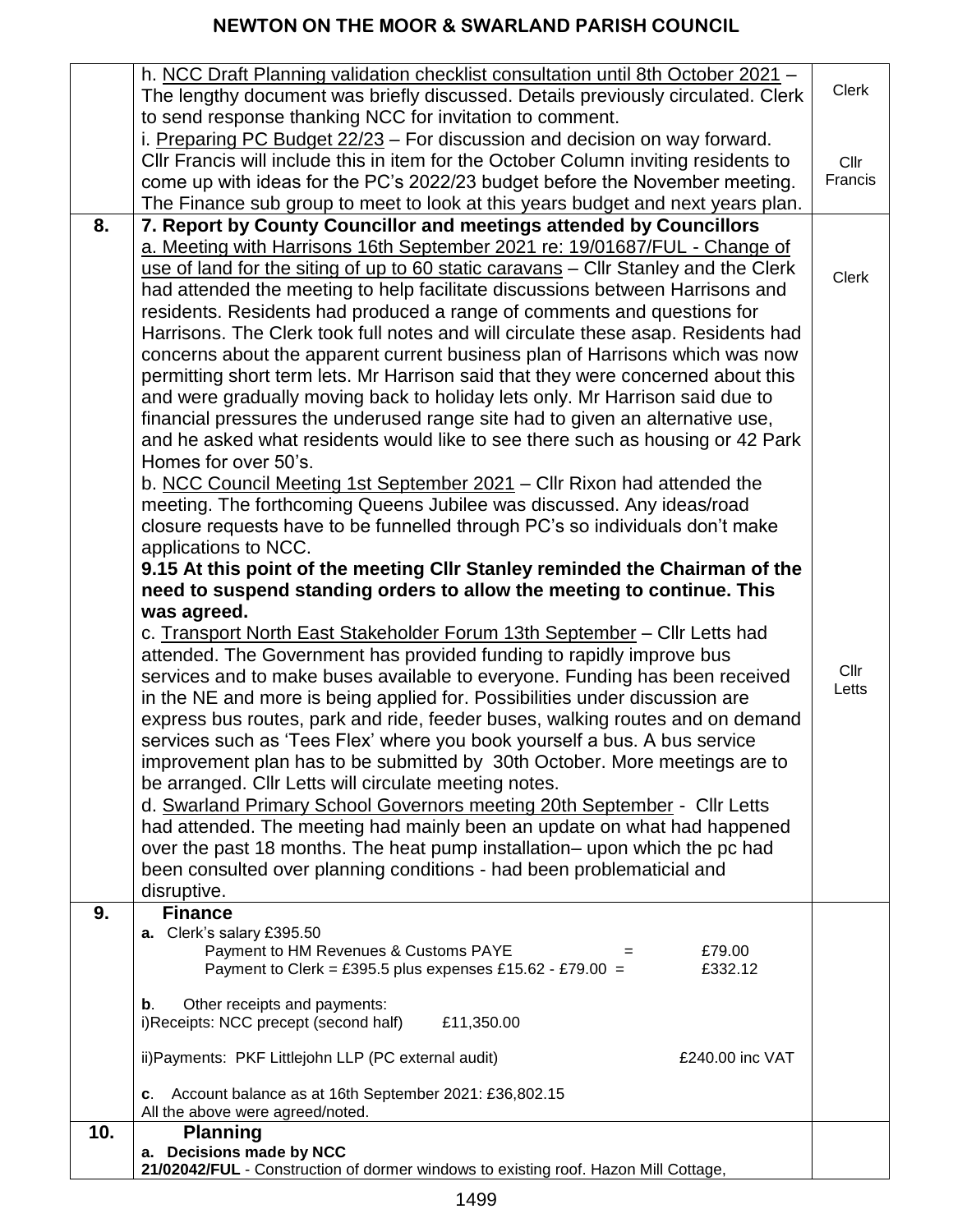Acklington, Morpeth Northumberland, NE65 9AT. The Parish Council had no objections to this application. Application GRANTED 26th August 2021.

**21/02654/VARYCO** - [Variation of Conditions 2 \(Approved Plans\), 5 \(Landscape Planting\), 6](https://publicaccess.northumberland.gov.uk/online-applications/applicationDetails.do?keyVal=QVIVBFQSHK200&activeTab=summary)  [\(Integrated Bird Boxes\) and 9 \(Surface Water Drainage\) pursuant to approved planning appeal](https://publicaccess.northumberland.gov.uk/online-applications/applicationDetails.do?keyVal=QVIVBFQSHK200&activeTab=summary)  [APP/2935/W/19/3241813](https://publicaccess.northumberland.gov.uk/online-applications/applicationDetails.do?keyVal=QVIVBFQSHK200&activeTab=summary)

Land South West Of Chesterhill Farm, Leamington Lane, Swarland, Northumberland. The Parish Council had no objections to this application. Application GRANTED 26th August 2021.

**21/03016/FUL** – Single story extension to detached house – 20 Old Park Road, Swarland, Morpeth, Northumberland, NE65 9HJ. The Parish Council had no objections to this application. Application GRANTED 16th September 2021.

**21/02616/FELTPO** - Tree Preservation Order application for works to T5 - Ash - reduce by 1/3in height and reduce crown by 4m; T9 - Birch - shorten rotten damaged limb back to 1m from trunk; T11 - Ash - reduce by 1/3, deadwood removal and reduce crown by 5m; T18 - Birch removal of stem with rot. Shorten rotten damaged limb back to 1m from trunk; T22 - Group of Oak - remove split stem. Shorten rotten damaged limb back to 1m from trunk; T31 - Cluster of Ash/Holly - thin out, remove deadwood throughout, especially overhanging roadway branches. Shorten rotten damaged limb back to 1m from trunk, reduce crown by 3m; T32 - Ash - reduce by 1/3. Shorten rotten damaged limb back to 1m from trunk, reduce crown by 5m; T38 - Oak - Fell then replant with Oak; T39 - Oak - Fell then replant with Oak; T40 - Oak - Remove rotten stem and overhanging branch due to size/weight. Shorten rotten damaged limb back to 1m; T41 - Ash - shorten rotten damaged limb back to 1m from trunk, reduce crown by 5m. Replant 10 trees to be mix of Ash, Rowan, Silver Birch and Horse Chestnut. 6 Low Chesters, Swarland, Morpeth, Northumberland, NE65 9ND. The Parish Council had no objections to this application. Application GRANTED 16th September 2021.

#### **b. Applications pending decision by NCC**

**19/01687/FUL** - [Change of use of land for the siting of up to 60 static caravans, along with](https://publicaccess.northumberland.gov.uk/online-applications/applicationDetails.do?keyVal=PS0KJVQSGAM00&activeTab=summary)  [associated infrastructure and hard and soft landscaping. Archaeological report received](https://publicaccess.northumberland.gov.uk/online-applications/applicationDetails.do?keyVal=PS0KJVQSGAM00&activeTab=summary)  [09.2.2021 and amended site location plan received 26.02.21. Land North West of Springwood,](https://publicaccess.northumberland.gov.uk/online-applications/applicationDetails.do?keyVal=PS0KJVQSGAM00&activeTab=summary)  [Coast View, Swarland, Northumberland.](https://publicaccess.northumberland.gov.uk/online-applications/applicationDetails.do?keyVal=PS0KJVQSGAM00&activeTab=summary) The PC originally objected to this application for a range of reasons including adverse visual impact, too close to existing buildings, sewerage and drainage capacity issues, and highways safety.

**20/02884/CCMEIA** - Land North Of Shiel Dykes U3050 Swarland Junction To Stouphill Junction Swarland, Northumberland. [Phased extraction of approximately 5 million tonnes of](https://publicaccess.northumberland.gov.uk/online-applications/applicationDetails.do?keyVal=QG2VL9QS0K500&activeTab=summary)  [hard rock and importation of inert material for use in restoration using overburden from site and](https://publicaccess.northumberland.gov.uk/online-applications/applicationDetails.do?keyVal=QG2VL9QS0K500&activeTab=summary)  [imported inert materials over 30 year period](https://publicaccess.northumberland.gov.uk/online-applications/applicationDetails.do?keyVal=QG2VL9QS0K500&activeTab=summary) . This application is not within the Parish but may impact on the area. The Parish Council did not object to the application subject to a range of comments. Cllrs Cutforth and Howard-Row objected to the development.

**21/02065/CCD** Swarland Primary School, Leamington Lane, Swarland, Morpeth, Northumberland NE65 9JP. The PC had no objections but made some suggestions regarding site safety.

**21/02359/FUL** – One, one and a half storey dwelling - Plot 4 to rear of Kenmore Road, Swarland. The Parish Council had no objections to this application.

**21/02696/S106A** - Hawkshaw, Old Swarland, Swarland, Morpeth Northumberland NE65 9H. The Parish Council objected to this application to lift a s106 agreement condition to ensure the property was kept for local people.

**21/02986/FUL** – Construction of single storey conservatory - Old Stable, Hartlaw, Acklington, Morpeth, Northumberland, NE65 9AR. The Parish Council had no objections to this application.

#### **c. Planning matters for Parish Council to consider**

**21/03675/DISCON** - Discharge of Condition 5 (Drainage) relating to planning permission 20/01196/REM Land South Of Mereburn House Low Wood, Swarland, Northumberland

**21/03683/DISCON** - Discharge of conditions 6 (watercourse), 7 (landscape planting plan) and 12 (refuse management) on approved application 20/03622/FUL. Land South Of